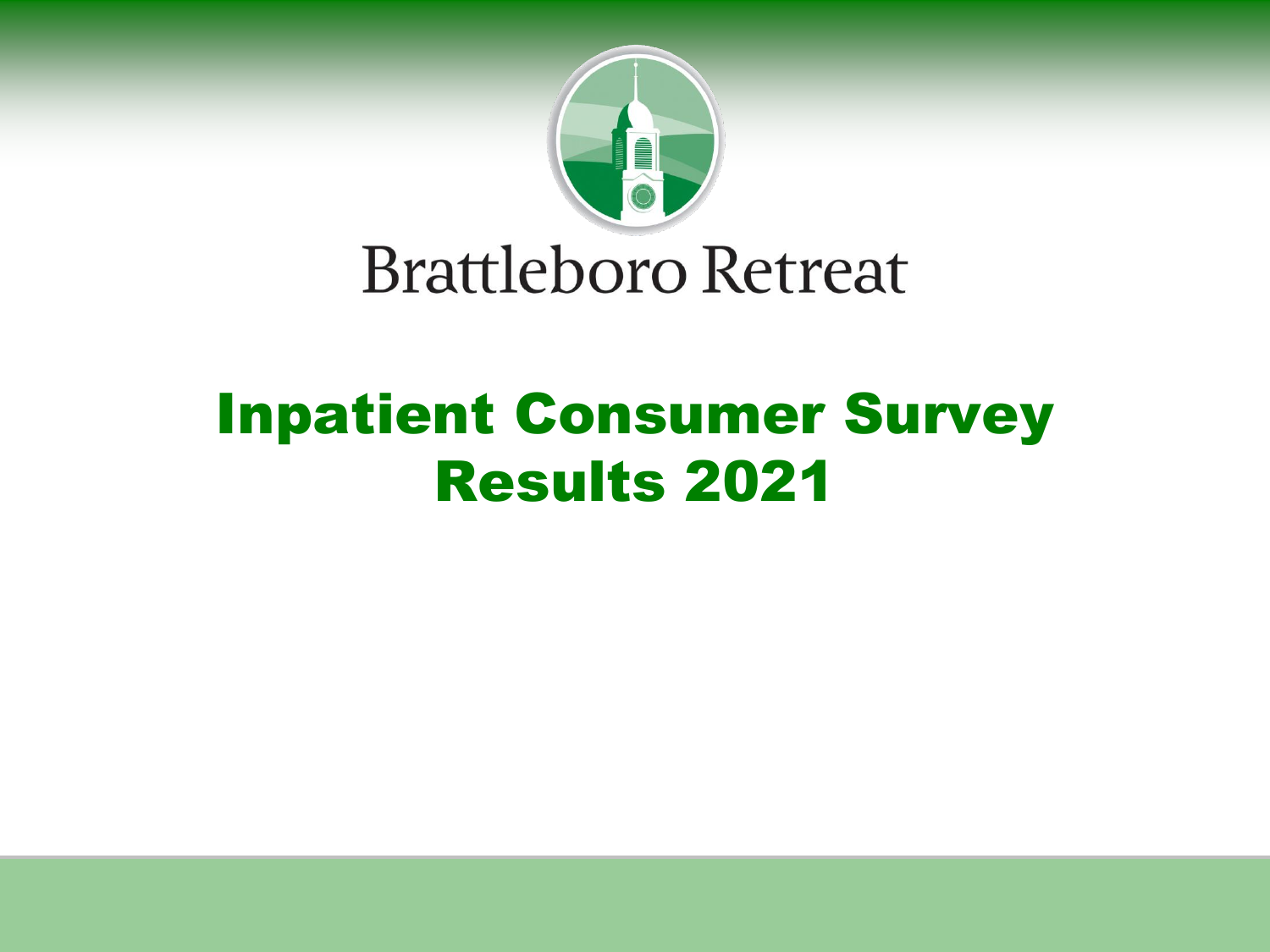## ICS Survey

- The inpatient Consumer Survey (ICS) was designed by the National Association of Mental Health Program Directors Research Institute (NRI) to measure patients' perception of care received in inpatient psychiatric settings.
- The ICS has 28 items (questions) which are rated on a five point scale from strongly disagree (1) to strongly agree (5). The items are then sorted into six domains (dignity, rights, empowerment, environment, participation, and outcome) which have been shown to be related to overall satisfaction with care. If a domain has a rating greater than 3.5, the patient is considered to have "responded positively."
- Average domain scores were calculated using data from surveys collected from adolescents and adults who discharged between January 1, 2021 and December 31, 2021.